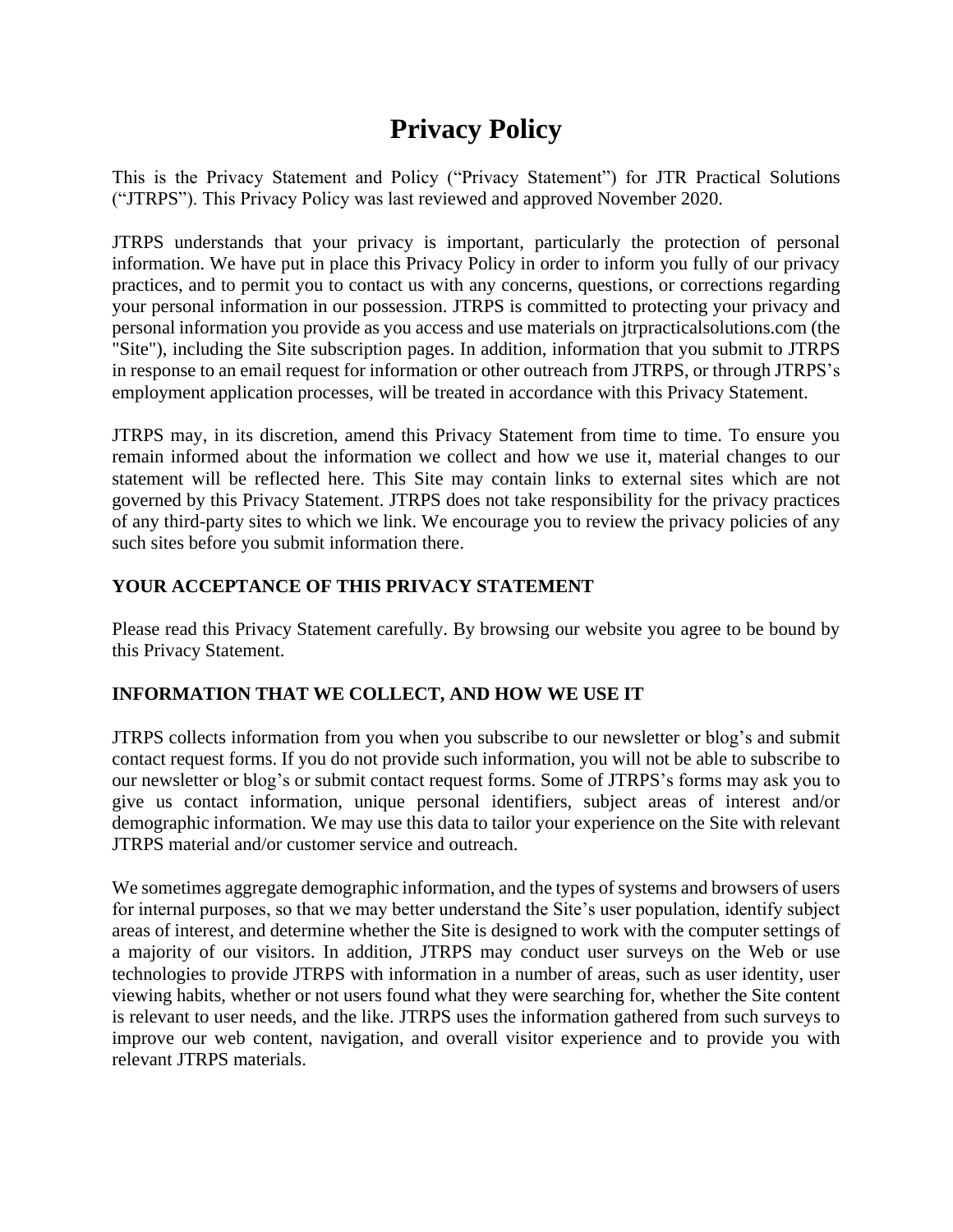Any personal information that is provided, such as names, addresses, e-mail addresses, phone numbers, subject areas of interest, etc., allows JTRPS to inform you about updates to the service and to notify you about other events and services offered by JTRPS that may be of interest to you. We do not and will not sell, share, rent or otherwise make available any of that information to other parties, except that we may disclose the information to third parties who perform services on our behalf and have a need to access the information in connection with those services. Any third parties will only process this information to the extent to which and within the limits that JTRPS itself is permitted to process that data. In addition, JTRPS may disclose your contact information in response to inquiries by bona-fide rights owners in connection with allegations of infringement of copyright or other proprietary rights arising from information that you have posted on the Site or otherwise provided to JTRPS. JTRPS also provides users the opportunity to opt-out of receiving communications from us at the points where we request information.

# **HOW WE MIGHT SHARE YOUR INFORMATION**

The third parties with whom we may need to share personal information to help us provide services and products to you and to run our Website include:

- our affiliates;
- our advisors;

• our third-party service providers who process information on our behalf to help run some of our internal business operations including email distribution, IT & web services and marketing and events services;

• law enforcement bodies to comply with any legal obligation or court order

• Microsoft Advertising, Google Advertising & Google Analytics collect data from our website for use with any advertising agreements we have with them. This data may include your browser, internet provider and other data transferred between the JTRPS website and their data collectors to ensure our advertising is effective.

JTRPS is an organization based in the United States of America and we may need to transfer personal information which is collected on the Site or through other means across JTRPS offices to help operate our business efficiently. This also includes third parties located in the USA. In addition, the Site may be viewed and accessed anywhere in the world including countries that may not have laws regulating the use and transfer of personally identifiable information. By using the Site, submitting information through this site, or submitting personal information to JTRPS through other means you voluntarily consent to such international transfer and hosting of such information to those countries and parties.

#### **MARKETING**

From time to time, we may send you information regarding services, publications, products and events that we perceive may be of interest to you or your business. You may receive this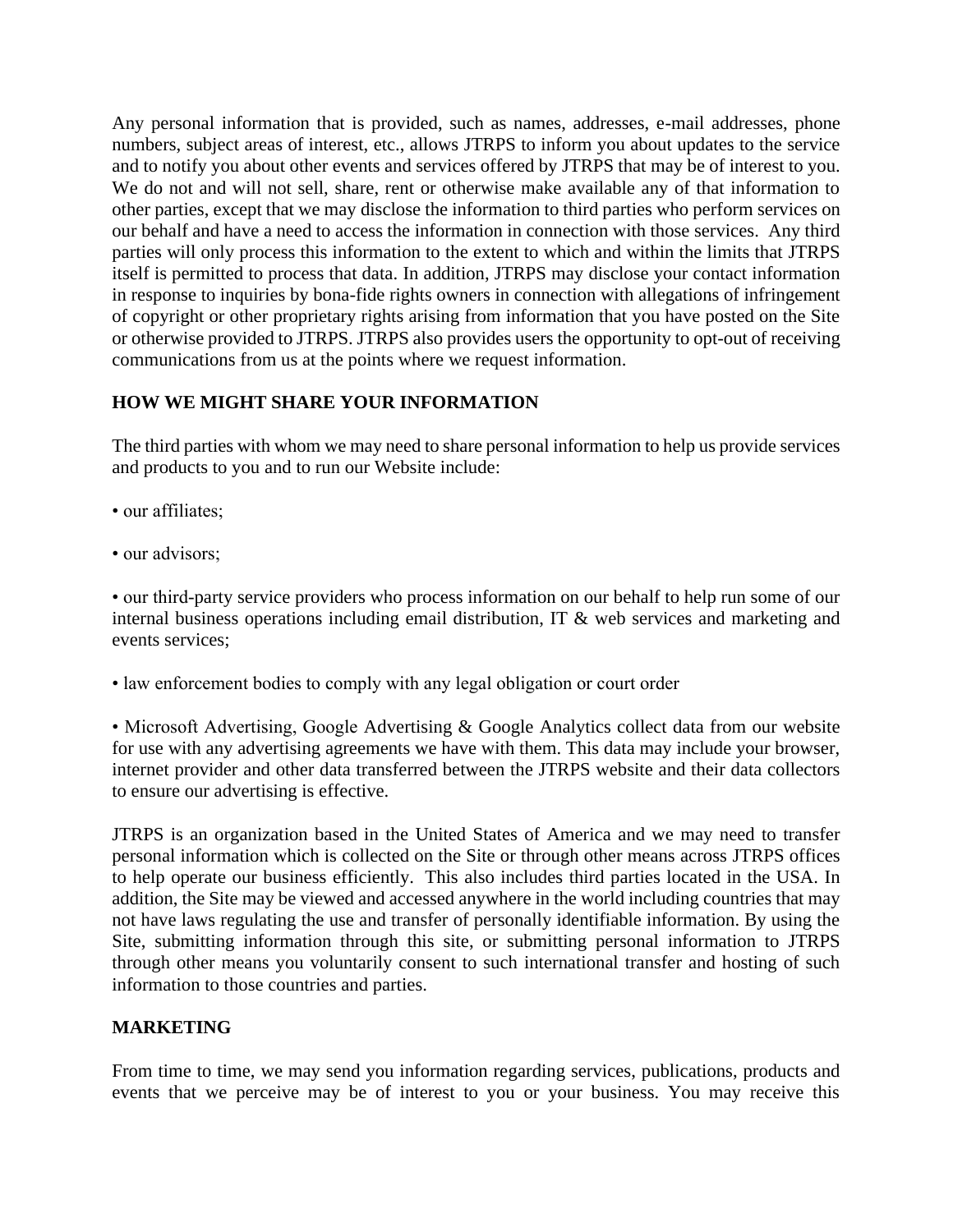information by hard copy mailing or email. If, at any time, you prefer not to receive further communications from us in any or all forms (except in connection with information, products, publications, events or services that you specifically request), you will have the ability to unsubscribe from such communications.

## **E-MAIL ADDRESSES**

We may collect e-mail addresses at the point of subscription from users who wish to receive email notification of publications and press releases in identified subject areas of interest, and/or those who send us e-mail messages, express interest regarding our services or employment opportunities, or register for conferences, seminars and other JTRPS-sponsored events. We will not, however, share any e-mail addresses with any third party or send unsolicited e-mail to any of the addresses we collect, except in very limited circumstances as set forth in this Privacy Statement.

## **COOKIES**

JTRPS may use browser cookies on this Site to keep track of your visit to our Site. A "cookie" is a small amount of data that is sent from a Web server to your browser and stored on your computer's hard drive. Use of cookies may allow JTRPS to provide a higher quality, more relevant, customer experience. We may also use cookies to track which areas of the website are most popular with our users and to further JTRPS's understanding concerning overall use of the Site. With most internet browsers, you can erase cookies from your computer hard drive, block all cookies, or receive a warning before a cookie is stored on your computer. Please refer to your browser instructions or you can visit www.allaboutcookies.org which will give you more information. To disable cookies on your mobile device's browser you may need to consult your device's manual. Unless you have adjusted your browser setting to refuse cookies our system will issue cookies when you visit our site. Once you have given your consent to use cookies we shall store a cookie on your computer or device to remember this for next time. If you wish to withdraw consent at any time you will need to delete our cookies using your web browsers settings. Please be advised that certain sections or functionalities of the Site may be inaccessible to you if your browser does not accept cookies.

This website uses Google Analytics, a web analytics service provided by Google, Inc. ("Google"). Google Analytics uses "cookies", which are text files placed on your computer, to help the website analyze how users use the site. The information generated by the cookie about your use of the website (including your IP address) will be transmitted to and stored by Google on servers in the United States. Google will use this information for the purpose of evaluating your use of the website, compiling reports on website activity for website operators and providing other services relating to website activity and internet usage. Google may also transfer this information to third parties where required to do so by law, or where such third parties process the information on Google's behalf. Google will not associate your IP address with any other data held by Google. You may refuse the use of cookies by selecting the appropriate settings on your browser, however please note that if you do this you may not be able to use the full functionality of this website. By using this website, you consent to the processing of data about you by Google in the manner and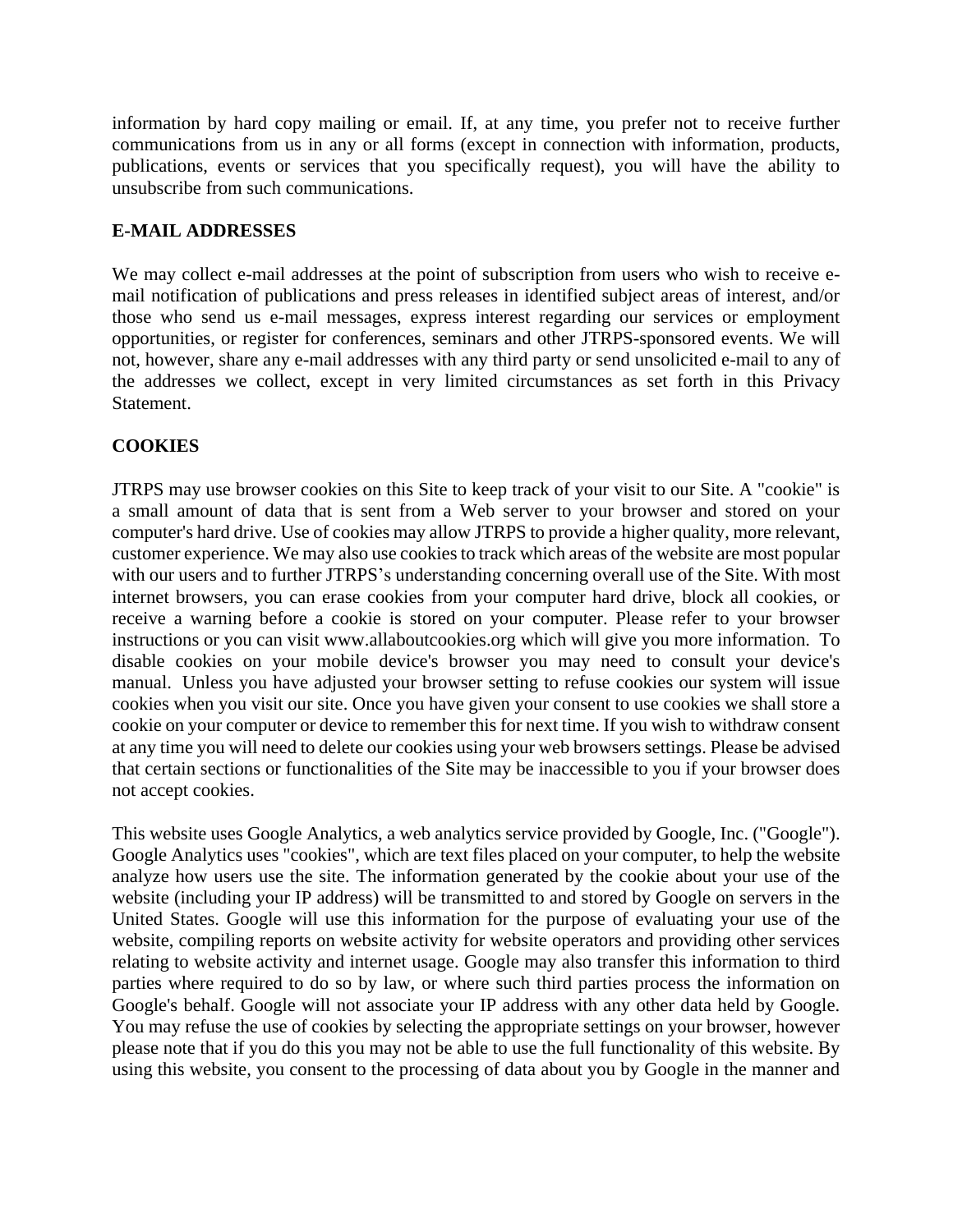for the purposes set out above. To find out more about Google Analytics, Google's privacy policy and opting out of its cookies please visit: [https://tools.google.com/dlpage/gaoptout.](https://tools.google.com/dlpage/gaoptout)

#### **CONVERSION BEACONS**

JTRPS may also use Conversion Beacons (short bits of HTML computer code) inserted in the source code of designated website pages. These beacons, used with industry standard browser cookie technology and standard html coding, allow us to track analytics to the Site and email flow between you and us. Email recipients who receive a Conversion Beacon enabled email message will receive a small unique cookie that is stored in their browser session, which is later used to connect the email recipient with the subsequent recipient activity on the Site.

#### **SECURITY PROCESSES**

JTRPS has in place appropriate technological and operational security processes designed to protect personally identifiable information from loss, misuse, alteration or destruction. Only authorized employees and contractors will have access to any data provided by you, and that access is limited by need. Each employee or contractor having access to any personally-identifiable information is obligated to maintain its confidentiality. Although we take steps that are generally accepted as industry standard to protect your personally-identifiable information, JTRPS cannot guarantee that your personally-identifiable information will not become accessible to unauthorized persons and JTRPS cannot be responsible for any actions resulting from a breach of security when information is supplied over the internet or any public computer network.

#### **LINKS TO OTHER WEBSITES**

This website contains links to other Websites not operated by JTRPS.

JTRPS is not responsible for the privacy practices or the content of any non - JTRPS websites to which we link from the Site. We are not responsible for the protection and privacy of any information you provide whilst visiting other websites and sites not governed by our Privacy Statement. We cannot control the content or security of such websites. We cannot be held responsible for any loss or damage incurred by a user as a result of visiting such websites. No links are intended to be, nor should be construed as, an endorsement of any kind by JTRPS of that other website.

## **COMPLIANCE WITH LAW**

JTRPS complies with all applicable privacy laws and regulations. JTRPS may be compelled to surrender personal user or customer information to legal authorities if presented with a court subpoena or similar legal or administrative order, or as required or permitted by the laws, rules and regulations of any nation, state or other applicable jurisdiction. In the event of a violation of the terms and conditions of use of the Site or a violation of any restrictions on use of materials provided in or through the Site, we may disclose personal user information to our affected business partners or legal authorities.